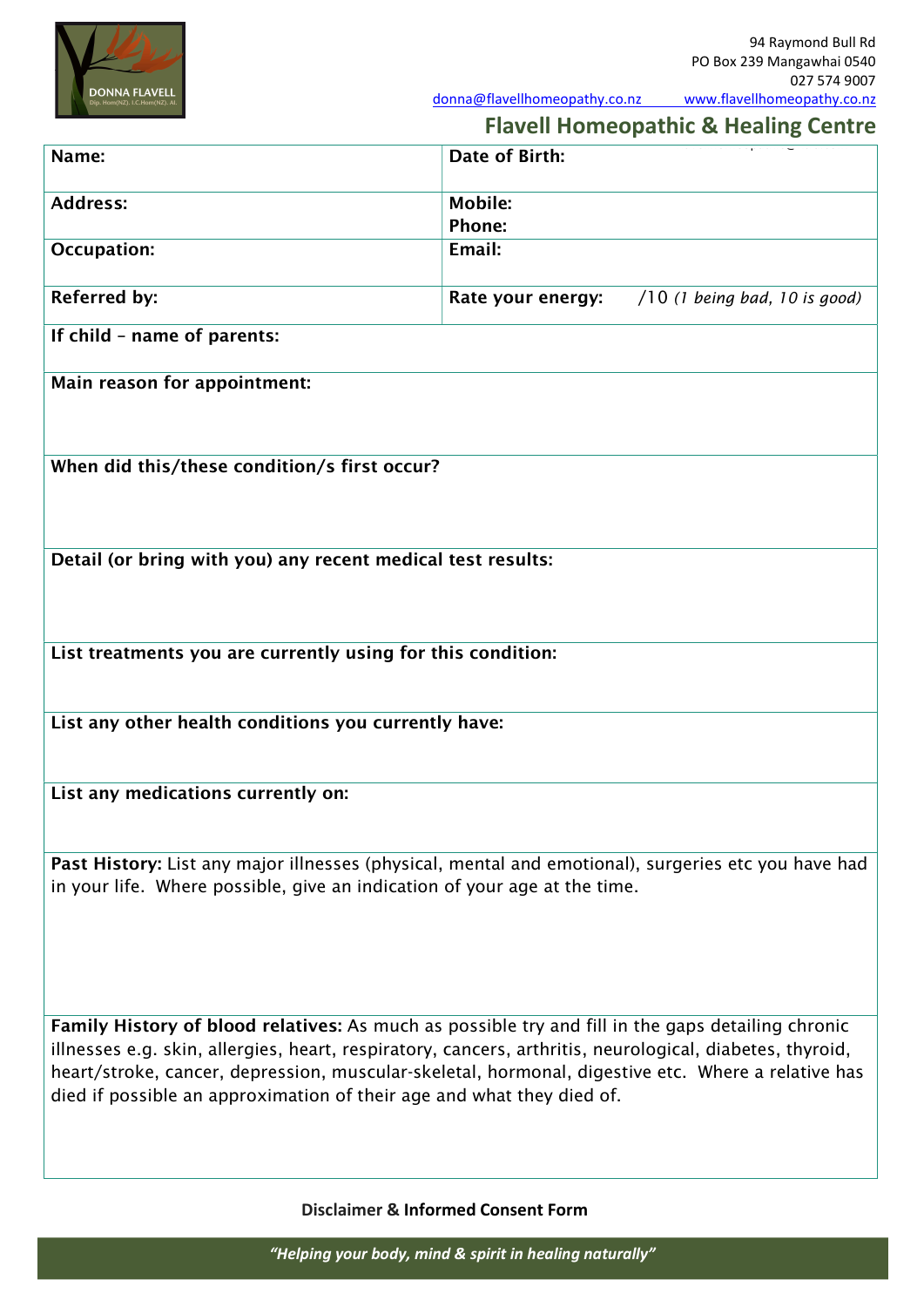

flavellhomeopathic@xtra.co.nz

donna@flavellhomeopathy.co.nz www.flavellhomeopathy.co.nz Flavell Homeopathic & Healing Centre

- 1. Donna Flavell is a qualified professional homeopath.
- 2. Donna Flavell and Flavell Homeopathic and Healing Centre's employees, contractors and agents (together referred to as "Flavell Homeopathy") are not and do not claim to be registered doctors, nurses or pharmacists.
- 3. Homeopathic remedies are not a substitute for professional medical advice or treatment. You should always initially consult your doctor for any health or medical problem.
- 4. Flavell Homeopathic strongly recommends that you consult your doctor prior to commencing any new homeopathic remedy or program.
- 5. Flavell Homeopathy makes no warranties, representations or guarantees of any kind, and to the maximum extent permitted by law expressly disclaims any and all warranties of any kind or nature, whether express, implied, or statutory regarding any goods or services provided by or through Flavell Homeopathy, including but not limited to:
	- (a) the accuracy, completeness, correctness, timeliness or usefulness of any information, opinions, advice, results, assessments, programs or other information / material provided by or through Flavell Homeopathy;
	- (b) the reliability, non-infringement, merchantability or fitness for a particular purpose of any goods or services provided by or through Flavell Homeopathy; or
	- (c) the diagnosis, treatment, cure or prevention of any disease or condition.
- 6. I agree to release, indemnify, defend, save and hold harmless Flavell Homeopathy, its affiliates, and its and their respective officers, directors, employees, contractors and agents from all claims arising out of or related to my access or use of, or inability to use, any goods and services provided by or through Flavell Homeopathy. In no event will Flavell Homeopathy or its affiliates, and its and their officers, directors, employees, contractors and agents be liable to me, anyone claiming by through or under me, or anyone else for (i) any decision or action taken, or not taken, in reliance upon the information, advice or assessments contained or provided by or through Flavell Homeopathy, (ii) claims arising out of or related to any goods and services provided by or through Flavell Homeopathy, (iii) my use of any goods and services provided by or through Flavell Homeopathy, or (v) any incidental, indirect, special, consequential or punitive damages, including but not limited to, possible health side effects, loss of revenues, profits or savings, even if Flavell Homeopathy knew or should have known of the possibility of such damages, claims, demands or actions. The foregoing release, indemnity, and limitation of liability shall be as broad and inclusive as is permitted by applicable laws.
- 7. I have considered orthodox medical alternatives and have made an informed decision in deciding to use Flavell Homeopathy's homeopathic remedies, essences, programs and / or consultation services.
- 8. If any part of this Disclaimer is unlawful, void, or unenforceable, that part will be deemed severable and will not affect the validity and enforceability of any remaining provisions.
- 9. This disclaimer and your use and access to Flavell Homeopathy's goods and services are governed by the laws of New Zealand.

Homeopathic consultations result in the prescription of a homeopathic remedy. However your practitioner may also suggest other support products for you to take.

Your Homeopath may use the Intentional Grace (IG) system which incorporates a very fine form of muscle testing that assists with the selection of the best remedy for you. For more information see https://www.intentionalgrace.co.nz/

Please be aware if you require a diagnosis you should consult your GP as this is not part of the homeopathic consultation

Please read carefully and choose 'Yes' if agree:

"Helping your body, mind & spirit in healing naturally"